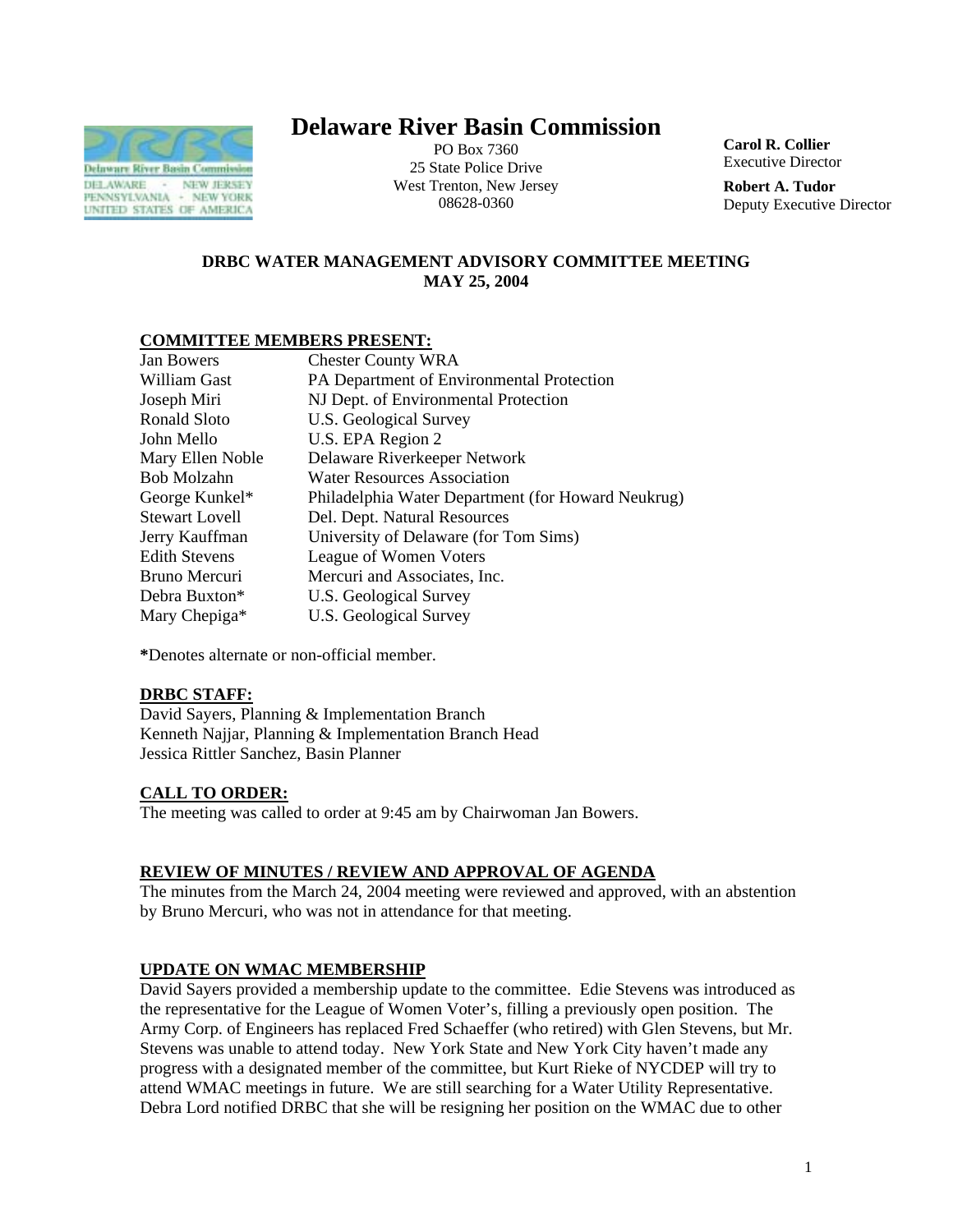commitments. Members have been asked to designate an official alternate and submit their names to David Sayers. There were no proxies received for today's meeting.

### **ACCOUNTING FOR WATER USE AND WATER LOSSES**

The purpose of this discussion is to review the concepts of the recently proposed AWWA methodology on water accountability, as presented by George Kunkel of the Philadelphia Water Department (PWD) at the previous meeting. Over the past nine years Mr. Kunkel has worked closely with the American Water Works Association (AWWA) particularly on water accountability and water loss issues. He chaired the AWWA sub-committee that recently published a report (which had been distributed to members of the WMAC) outlining methods for drinking water utilities to account for the water that they manage and how to evaluate and control losses in their systems.

Mr. Kunkel distributed copies of the PowerPoint presentation given at the previous meeting on 3/24/04, along with a handout labeled "Accounting for Water Use and Water Losses". A one page document was also handed out which contained some key discussion points.

Mr. Kunkel reminded the committee that the first and most important step in tackling water loss issues is to develop and implement a sound water audit and accounting structure. This identifies where water losses occur, whereas a simplistic unaccounted for water percentage does not. Typically, sources of loss from a system can be both real (such as leaks and theft) and apparent (such as meter error, unbilled connections and data handling errors). A well-designed audit should benefit the water purveyors themselves. Joe Miri questioned why, if audits and leakage control efforts are in the best interest of utilities, they do not undertake these efforts themselves. Mr. Kunkel replied that not all utilities can adequately quantify their leaks. They can't manage it because they don't measure it. Stewart Lovell added that for investor-owned utilities the incentive may not be there; their profit margin level is set by a regulatory agency. For municipal systems financial losses can be covered with other services, or their may not be the incentive to manage the system with a long-term perspective. Bruno Mercuri noted that several Pennsylvania systems he had worked with had made efforts to improve their unaccounted for water. Bill Gast noted that it might be beneficial to put this issue to state utility regulators, who may be better placed to evaluate utility performance in this issue, especially if it is one of operational efficiency. Mr. Lovell questioned other state representatives as to how this issue would be received by the utility commissions. Mr. Gast noted that in Pennsylvania the PUC has shown some interest in looking more closely at this issue. It was agreed that state representatives would contact their respective utility commissions to find out their position on this issue.

DRBC resolution 88-2 (Leak detection and repair) outlines the current requirements on water purveyors to produce data and reports on this topic. Mr. Sayers noted that although there is a requirement for these reports to be updated every three years he believes that the last general Basin-wide review occurred in 1999. Ms. Stevens questioned why these reports were not being submitted if there was already a requirement to do so. Mr. Sayers responded that the requirement was not being pursued vigorously at this stage due to the perceived weakness in the language of the current resolution. Even if reports were being compiled they would be of questionable value given the current reporting format. If the Committee agrees that the AWWA method provides a more robust reporting format, it may be worth holding off on requesting purveyor to submit until the new and improved reporting format is developed.

A question was posed about the regulatory agencies playing a larger role in the loss reduction approach. Dr. Najjar stated that the first benefit is that the accounting would give real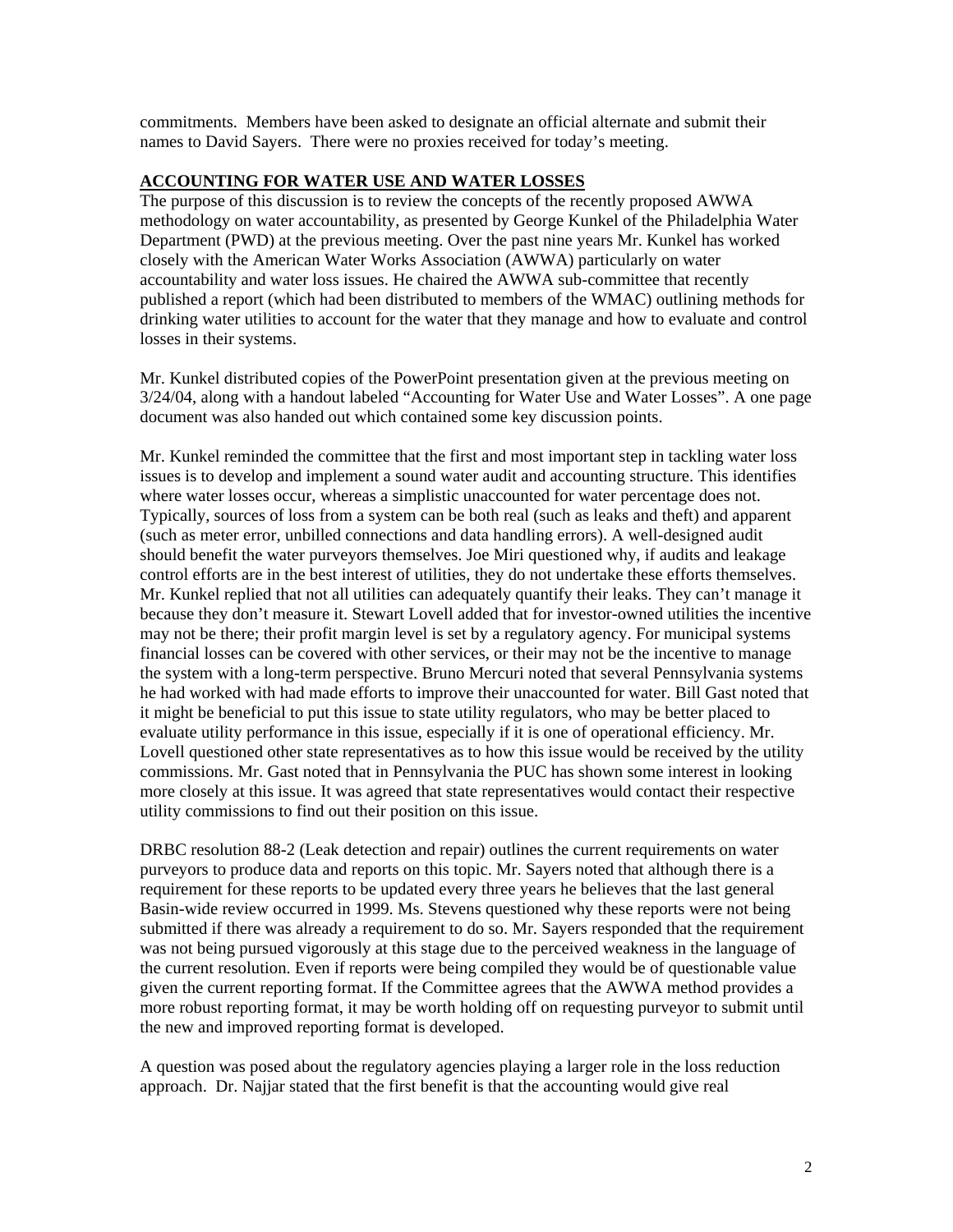information in terms of usage, which is better than what is now being used. Jan Bowers suggested that this suffers from the following problems:

- There are so many utilities, can we expect them all to do the audit
- DRBC has trouble collecting the data
- States also don't have resources to collect the data
- Audit is still only a concept being moved forward little by little

Ms. Bowers recommended that the audit procedure should be part of the docket application process.

Mr. Kunkel noted that some states are pushing forward legislation to adopt and implement these new methods. Maryland has tried to push the methodology on a voluntary basis and Texas has passed new legislation requiring purveyors to carry out audits – although the exact format is not specified. Mr. Kunkel suggested that we should not be considering new DRBC resolutions at this stage but identified several ways in which DRBC (and member states) could promote and encourage the concepts:

- ! Standardize water-use terminology and performance indicators
- Refine reporting structures to gather data using these indicators
- ! Increase general awareness of new methods by posting information on respective websites
- ! Institute education, outreach programs for water utilities

In summary, the committee agreed that the issue was worthy of closer examination. Dr. Miri suggested a workshop be held to discuss what an audit is, the AWWA approach, benefits, etc. Ken Najjar suggested that at this stage a sub-committee be created to carry on this discussion and explore the issue of water audits and their role in accounting for water and water losses. The formation of the subcommittee was approved by the committee. It was agreed that the subcommittee, which would be organized by DRBC staff, would include: Mr. Gast, Dr. Miri, Mr. Lovell, Ms. Noble, Dr. Mercuri and Mr. Kunkel. The subcommittee would meet to discuss this issue in more detail and then bring recommendations back to the WMAC as to how it should proceed.

# **USGS / DRBC STUDY: WATER BUDGETS / GW AVAILABILITY**

Reports on the progress and preliminary results of the programs were given to the WMAC. **Ground Water Availability:** 

The project was designed to develop a systematic approach for evaluating existing and future water withdrawals against the available water supplies. The objective of the project is to develop a GIS based methodology for the assessment of water supply for all of the watersheds in the Delaware River Basin.

The first step was to break down the 13,500 sq. mi. of the basin into a manageable size  $-147$ watersheds in the basin (sizes ranging from 17.9 to 210 sq. mi, with an average size of 87 sq. mi.) Two different methods were applied; one for the consolidated fractured rock aquifers and one for the unconsolidated coastal plain sediments.

Consolidated Rocks: The first step was to take existing digital geologic mapping and compile and simplify the data into 212 geologic units. Base flow recurrence intervals were calculated from index gauging stations, with the most appropriate stations identified for use in the study. Those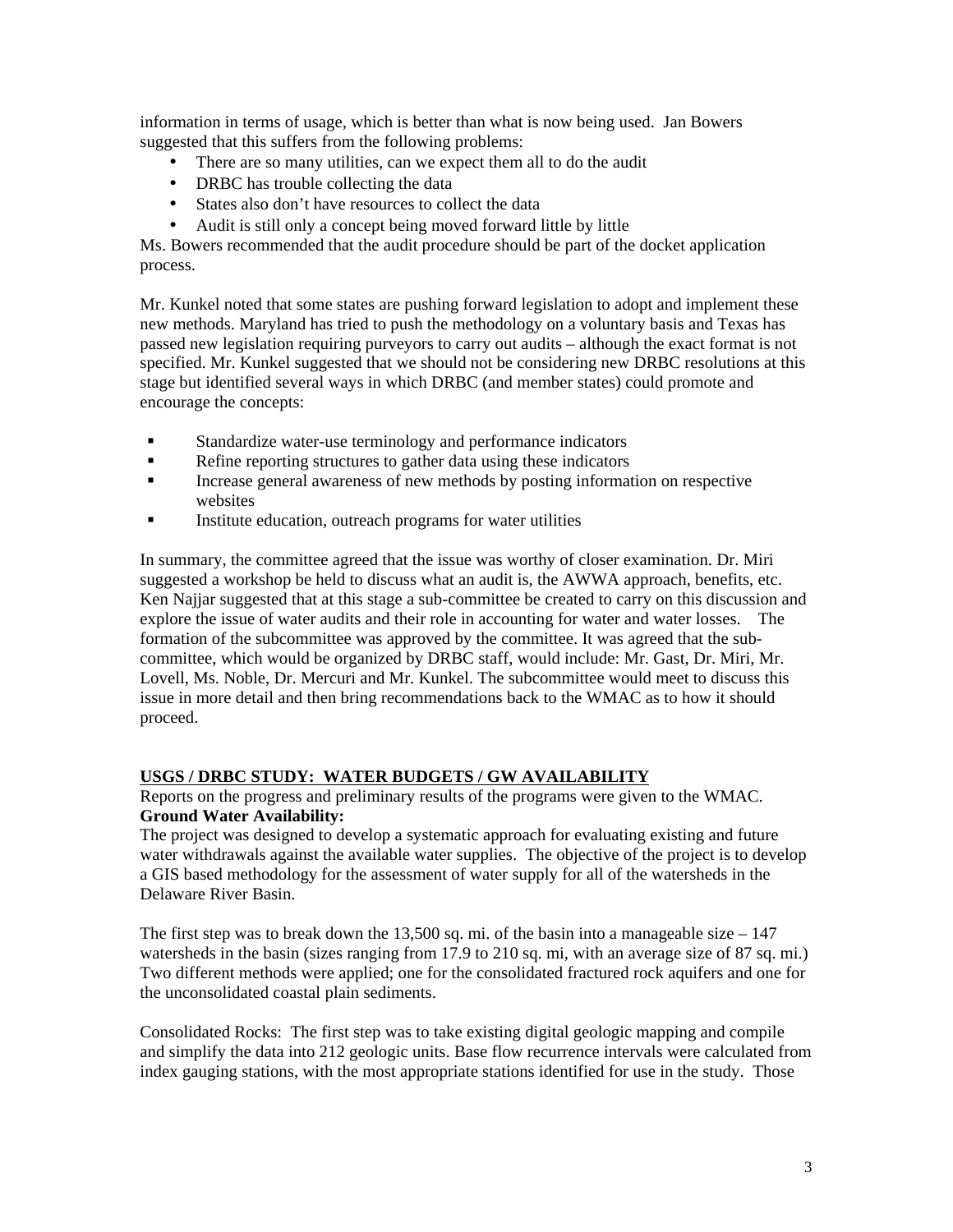stations are located in the Piedmont Upland Section, Piedmont Lowland, New England Highlands, and Appalachian Plateaus.

After the index stations were chosen, values could be assigned to each geologic unit. An analysis was completed using 2, 5, 10, 25, and 50 year annual baseflow recurrence intervals for all those watersheds in the consolidated rocks. The method follows the same principals used to develop the ground water withdrawal limits in the Southeastern Pennsylvania Ground Water Protected Area (GWPA). Groundwater usage information was supplied by a database obtained from the DRBC. The groundwater recharge was estimated from the DRBC databases. Domestic Use was based on the 1990 census and 2000 census and this analysis is not quite finished yet. In 1990 the census asked people whether they obtained water from a public system or domestic well. In 2000 this question was not asked so the 1990 percentages were applied to 2000 population data to generate an estimate of population on domestic wells in 2000. However, some problems arise where census blocks do not match between 1990 and 2000. Scott Hoffman (USGS GIS specialist in the New Cumberland office) is currently working out a method to come up with these numbers.

The numbers calculated are basically groundwater availability minus the groundwater pumping, minus the domestic use, plus the groundwater recharge. The statistic being used for the time being is called "Water use as a percentage of availability". Mr. Sloto noted that preliminary results were compiled this morning without the benefit of having the domestic water use plugged in (although that is likely to make minimal difference). Looking at the two year recurrence which is equal to the median annual baseflow, for all but 1 basin the use is between 0 and 24% of the availability. For the 5-year, it's between 0 and 32%, for the 10-year it's between 0 and 37% except for 1 basin, for the 25-year recurrence it's between 0 and 47.7%, for the 50-year it's 0 to 54%.

Debra Buxton gave her update on efforts to quantify groundwater availability in the Coastal Plain. Using previous reports generated by the state of New Jersey, 129 baseflow sites were identified for the analysis. Ten of them were eliminated because they were north of the fall line, leaving a set of 119 baseflow sites for the coastal plain. Preliminary statistical analysis revealed relations between baseflow and 28 different factors which were both human factors and natural factors, such as soils, geology, etc. The 3 top factors that came out from the preliminary statistics for the controlling factors of baseflow were the average saturated hydrologic conductivity of the soil, undeveloped land, and stream length. Contributing drainage areas have to be established for each of the 119 baseflow sites. The dominant factor will be used to select the index stations and derive a natural baseflow statistic following along with Mr. Sloto's methodology.

#### **Water Budgets for Selected Watersheds in the Del. River Basin:**

Two major components of water allocation policy are the development of measurable water supply estimates and good water use data. In order to effectively allocate managed water resources, it must be known how much water is available, the amount being used, and quantity and location of any returns to the system.

The objectives of this project were to develop prototype water budgets for 5 watersheds; to develop water budget methodology that would be transferable to all the watersheds in the Delaware River Basin and to document the methodology. The 5 watersheds selected are: Wissahickon Creek (64 sqmi urban fractured rock watershed), Pocono Creek (47 sqmi rural fractured rock watershed / unguaged), East Branch Brandywine Creek (124 sqmi fractured rock watershed with reservoir storage), Greenwood Branch Rancocas (78 sqmi rural coastal plain watershed), Cooper River (51 sqmi urban coastal plain watershed).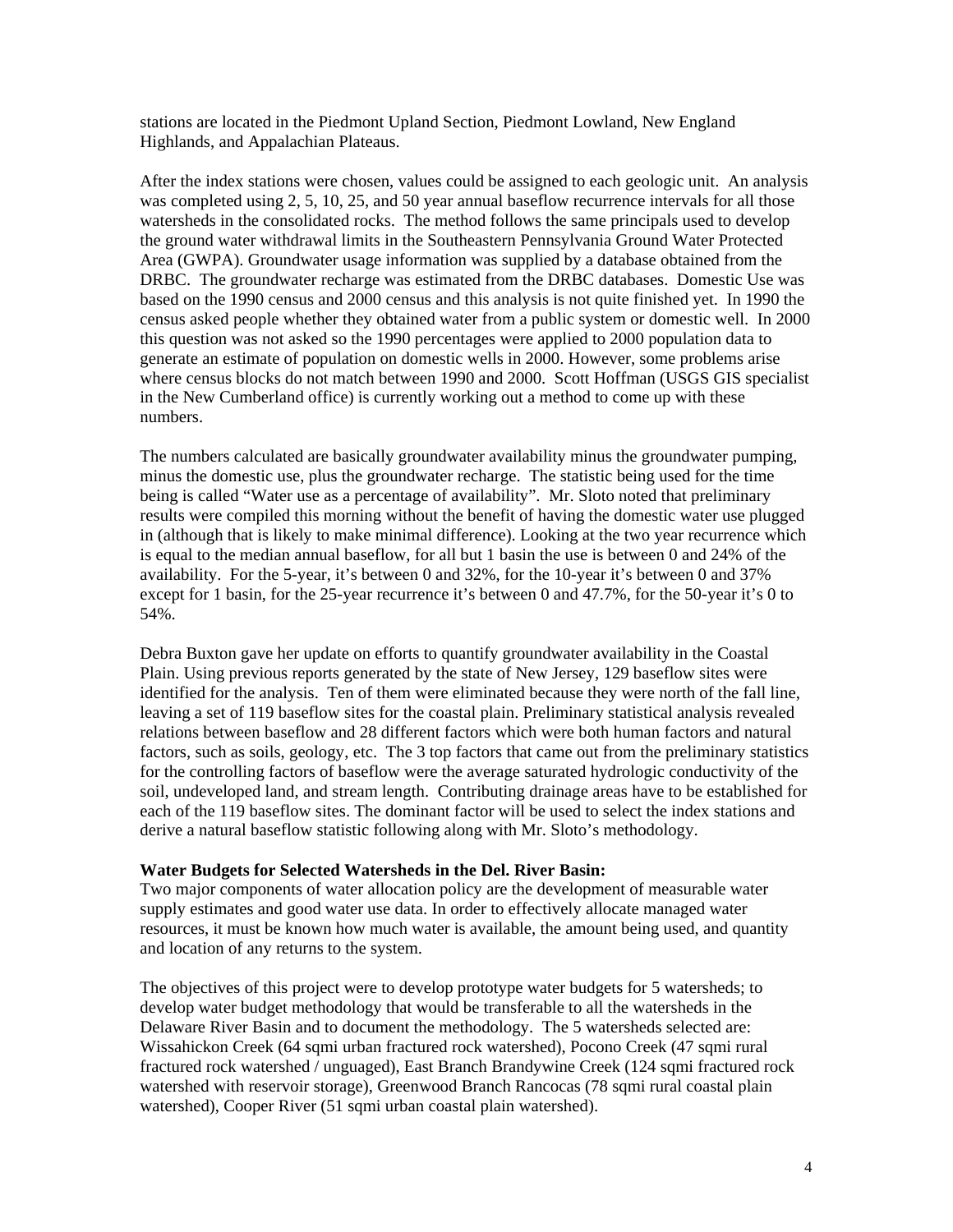The budget methodology provides an accounting system that apportions water to various components of the water cycle. Preliminary results have been generated for three Pennsylvania watersheds and the preliminary budgets are nearly complete for the two New Jersey watersheds.

# **UPDATE ON DRBC PROGRAMS:**

## **Basin Plan Update**

Jessica Sanchez updated the committee on the Water Resources Plan for the Delaware River Basin. The public review draft was sent out and six public meetings have been held with good support from the public. On May 7, 2004, the Watershed Advisory Council reviewed public comments and made minor revisions to the Plan for the Governors' approval. We are trying to have it printed for the Commission Meeting to be held on 7/13/04. We need the states' approval so that it can be produced in time for the Urban Watershed Summit to be held in September 2004. The next step is to develop a baseline assessment process and implementation process. A new committee would then be formed for plan implementation, including some members of the WAC.

# **EPA ORD Laboratory for Sustainability**

The application to the EPA is about 95% completed. The Pocono Creek was selected because of its established organization in the watershed, pre-formed partnerships, and technical work that has already been started. This is a demonstrative 3-year program for sustainable water use, partially funded by the EPA, with measurable results that are transferable elsewhere. The study will focus mainly on stream flow and the effects of ground water pumping. The 3 phases of this project are:

- 1 Scientific analysis
- 2 Planning, education & outreach
- 3 Implementation

It was decided that this project would be discussed further during the next WMAC meeting.

## **Water Demand Forecasting: Power projections in the Del. River Basin**

Mr. Sayers presented a summary of efforts by staff to look at the potential growth in water demand by the power sector. Previous efforts by staff have indicated a rapid growth in demand by this sector. Mr. Sayers presented a graphic showing an extrapolation of past trends, combined with some energy supply capacity projections compiled by the Energy Information Administration (part of the US Dept. of Energy). These two sources showed similar rates of growth, with both growth rates being less than the previous DRBC predictions of water demand increase for the energy sector. The committee agreed that more work was necessary to forecast future water demand for this sector, particularly given the complications of deregulation. It was suggested that experts in this areas such as Dave Burd and Bob Molzahn along with PSE&G and Exelon should be contacted to get more information on future projections.

## **Estuary Monitoring Report**

Dr. Najjar made the committee aware of the ongoing DRBC work to prepare the Delaware Estuary Monitoring Report. The report is due every five years from the Delaware Estuary program. This report consists mainly of water quality, aquatic resource, and estuary resource information, but there is an element of water management. DRBC staff is putting together a part of the narrative for the report, due to be completed this summer. This narrative relates to flow trends in the Estuary. Dr. Najjar reviewed graphs showing flow trends over the past 5 years into the estuary vs. (normal) 30 years of record and a graph showing isochlor location (250 ppm) between 1999 and 2003. The consensus of the committee was that to draw any firm conclusions as to whether there has been any significant flow diminution, a period longer than 20-years is required.